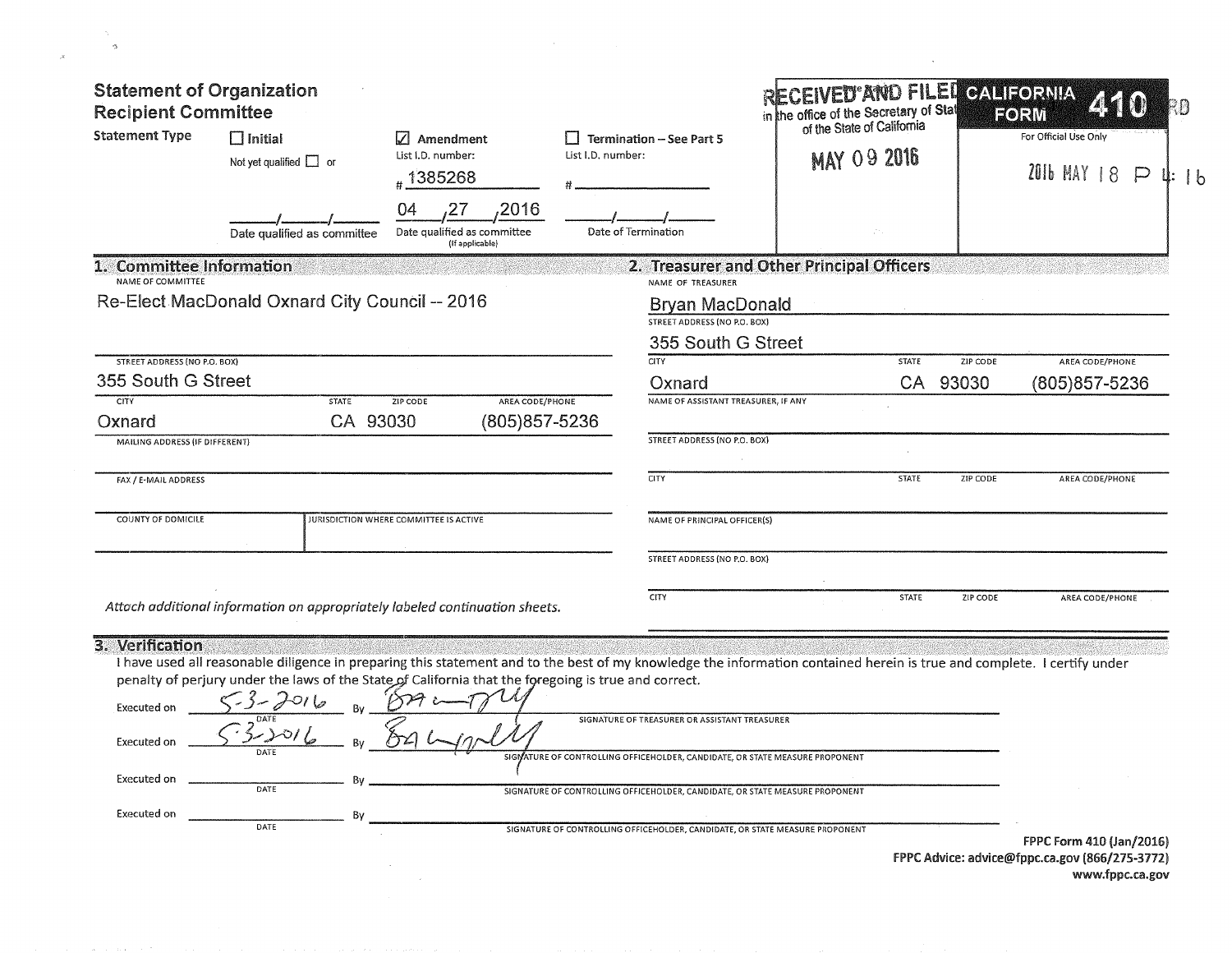| <b>Statement of Organization</b><br><b>Recipient Committee</b> | CALIFORNIA 410<br><b>EORM</b> |  |  |
|----------------------------------------------------------------|-------------------------------|--|--|
| INSTRUCTIONS ON REVERSE                                        | Page 2                        |  |  |
| COMMITTEE NAME                                                 | <b>ILD. NUMBER</b>            |  |  |
| Re-Elect MacDonald Oxnard City Council - 2016                  | 1385268                       |  |  |

• All committees must list the financial institution where the campaign bank account is located.

| NAME OF FINANCIAL INSTITUTION                          | AREA CODE/PHONE | <b>BANK ACCOUNT NUMBER</b> |                |
|--------------------------------------------------------|-----------------|----------------------------|----------------|
| Unify Financial Credit Union                           | (877) 254-9328  |                            | 30200043402879 |
| ADDRESS                                                | <b>CITY</b>     | <b>STATE</b>               | ZIP CODE       |
| 305 West Third Street                                  | Oxnard          | SА                         | 93030          |
| 4. Type of Committee Complete the applicable sections. |                 |                            |                |

## **f** Controlled Committee

• List the name of each controlling officeholder, candidate, or state measure proponent. If candidate or officeholder controlled, also list the elective office sought or held, and district number, if any, and the year of the election.

• List the political party with which each officeholder or candidate is affiliated or check "nonpartisan."

• If this committee acts jointly with another controlled committee, list the name and identification number of the other controlled committee.

| NAME OF CANDIDATE/OFFICEHOLDER/STATE MEASURE PROPONENT | ELECTIVE OFFICE SOUGHT OR HELD<br>(INCLUDE DISTRICT NUMBER IF APPLICABLE) | YEAR OF ELECTION | PARTY              |
|--------------------------------------------------------|---------------------------------------------------------------------------|------------------|--------------------|
| Bryan MacDonald                                        | <b>Oxnard City Council</b>                                                | 2016             | $\Box$ Nonpartisan |
|                                                        |                                                                           |                  | $\Box$ Nonpartisan |

Primarily Formed Committee **Primarily formed to support or oppose specific candidates or measures in a single election. List below:** 

| CANDIDATE(S) NAME OR MEASURE(S) FULL TITLE (INCLUDE BALLOT NO. OR LETTER) | CANDIDATE(S) OFFICE SOUGHT OR HELD OR MEASURE(S) JURISDICTION<br>(INCLUDE DISTRICT NO., CITY OR COUNTY, AS APPLICABLE) | CHECK ONE |        |
|---------------------------------------------------------------------------|------------------------------------------------------------------------------------------------------------------------|-----------|--------|
|                                                                           |                                                                                                                        | SUPPORT   | OPPOSE |
|                                                                           |                                                                                                                        |           |        |
|                                                                           |                                                                                                                        | SUPPORT   | OPPOSE |
|                                                                           |                                                                                                                        |           |        |

FPPC Form 410 {Jan/2016) FPPC Advice: advice@fppc.ca.gov (866/275-3772) www.fppc.ca.gov